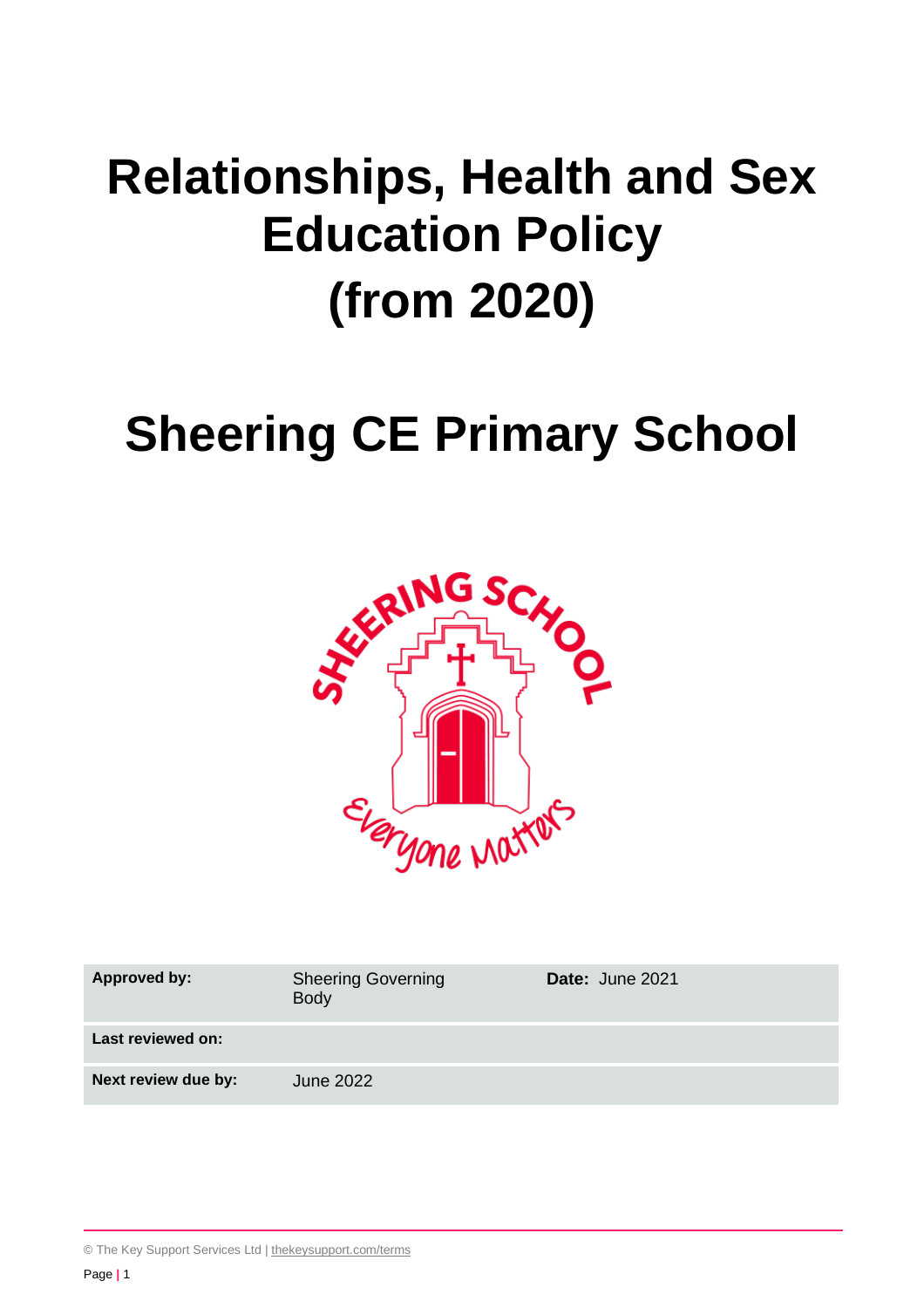# **Contents**

| Appendix 2: By the end of primary school pupils should know  Error! Bookmark not defined.   |  |
|---------------------------------------------------------------------------------------------|--|
| Appendix 2: By the end of secondary school pupils should know  Error! Bookmark not defined. |  |
|                                                                                             |  |

## <span id="page-1-0"></span>• **Aims**

RSHE should ensure that children are able to cherish themselves and others as unique and wonderfully made, keep themselves safe and able to form healthy relationships where they respect and afford dignity to others. It will provide pupils with the knowledge that will enable them to navigate and contextualise a world in which many will try to tell them how to behave, what to do and what to think. It will help them to develop the skills to express their own views and make their own informed decisions. This is a responsibility that should normally be shared between parents and school.

Church of England Education Office 2019

The aims of Relationships, Health and Sex Education (RSE) at our school are to:

- Provide a framework in which sensitive discussions can take place
- Prepare pupils for puberty, and give them an understanding of sexual development and the importance of health and hygiene
- Help pupils develop feelings of self-respect, confidence and empathy
- Create a positive and respectful culture around issues of sexuality
- Promote respectful attitudes in the treatment of others
- Teach pupils the correct vocabulary to describe themselves and their bodies

# <span id="page-1-1"></span>**2. Statutory requirements**

As a maintained primary school we must provide relationships education to all pupils as per section 34 of the [Children and Social work act 2017.](http://www.legislation.gov.uk/ukpga/2017/16/section/34/enacted)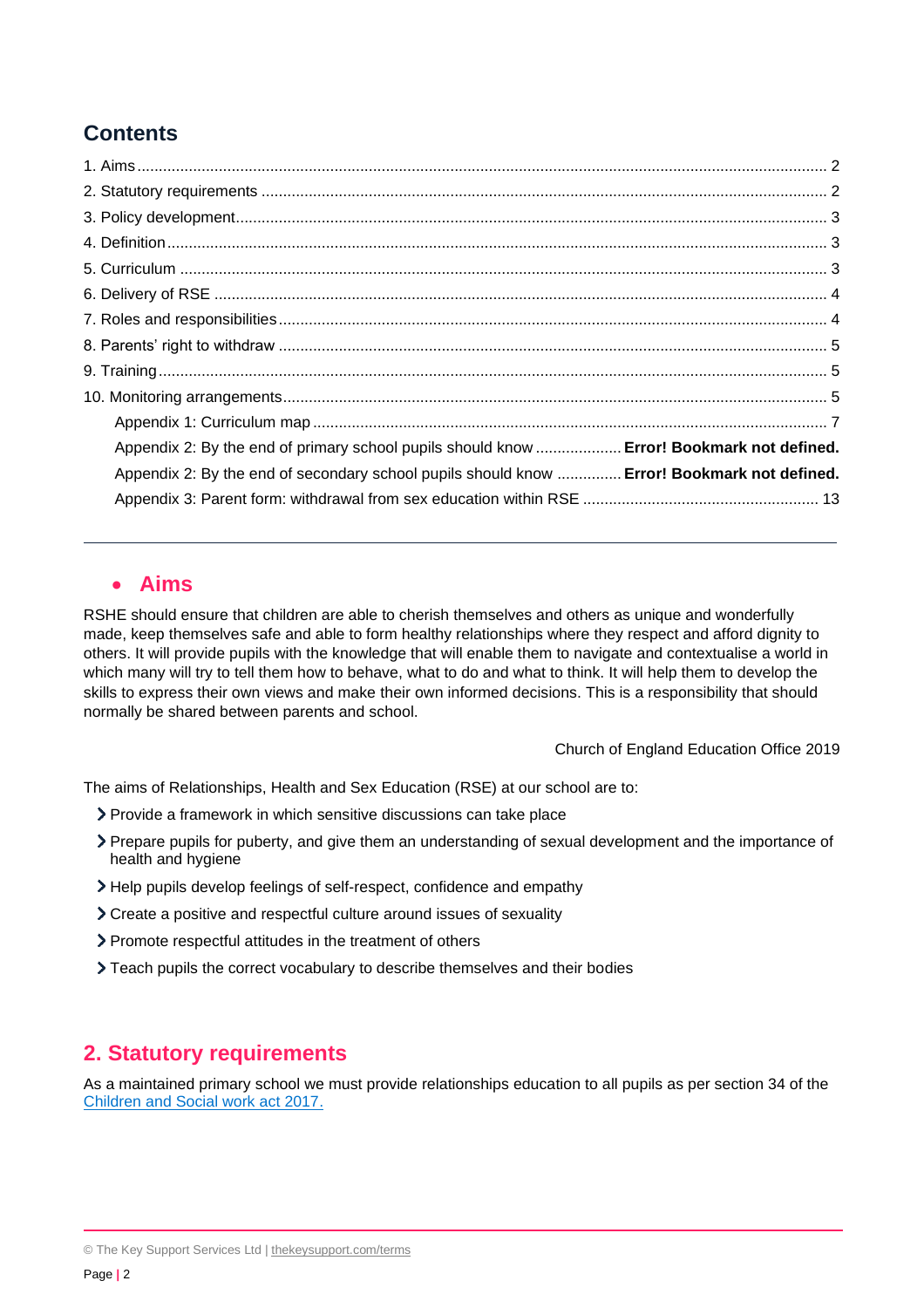In teaching RSE, we must have regard to [guidance](https://www.gov.uk/government/consultations/relationships-and-sex-education-and-health-education) issued by the secretary of state as outlined in section 403 of the [Education Act 1996.](http://www.legislation.gov.uk/ukpga/1996/56/contents)

All schools and academies are required to act within the requirements of the law, including the Equality Act of 2010. The Church of England welcomes, supports and expects the teaching of Relationships and Health Education in all Church of England primary schools. It is up to each primary school to decide whether they wish to choose to teach some aspects of Sex Education but we encourage schools (following consultation with parents) to offer age- appropriate provision. In Church of England secondary schools Relationships, Sex and Health Education will be taught. In all schools where Sex Education is taught parents will have the right to withdraw their children from that part of the curriculum 'other than as part of the science curriculum'. 6

At Sheering CE Primary school, we teach RSHE as set out in this policy.

## <span id="page-2-0"></span>**3. Policy development**

This policy has been developed in consultation with staff, pupils, parents and governors. The consultation and policy development process involved the following steps:

- 1. Review a member of staff or working group pulled together all relevant information including relevant national and local guidance
- 2. Staff consultation all school staff were given the opportunity to look at the policy and make recommendations
- 3. Parent/stakeholder consultation parents and any interested parties were invited to attend a meeting about the policy
- 4. Pupil consultation we investigated what exactly pupils want from their RSHE
- 5. Ratification once amendments were made, the policy was shared with governors and ratified

## <span id="page-2-1"></span>**4. Definition**

RSHE is about the emotional, social and cultural development of pupils, and involves learning about relationships, sexual health, sexuality, healthy lifestyles, diversity and personal identity.

RSHE involves a combination of sharing information and exploring issues and values.

RSHE is not about the promotion of sexual activity.

# <span id="page-2-2"></span>**5. Curriculum**

Our curriculum is set out as per Appendix 1 but we may need to adapt it as and when necessary.

We have developed the curriculum in consultation with parents, pupils, governors and staff, taking into account the age, needs and feelings of pupils. If pupils ask questions outside the scope of this policy, teachers will respond in an appropriate manner so they are fully informed and don't seek answers online.

Primary sex education will focus on:

- Preparing boys and girls for the changes that adolescence brings
- > How a baby is conceived and born

For more information about our curriculum, see our curriculum map in Appendix 1.

<sup>©</sup> The Key Support Services Ltd | [thekeysupport.com/terms](https://thekeysupport.com/terms-of-use)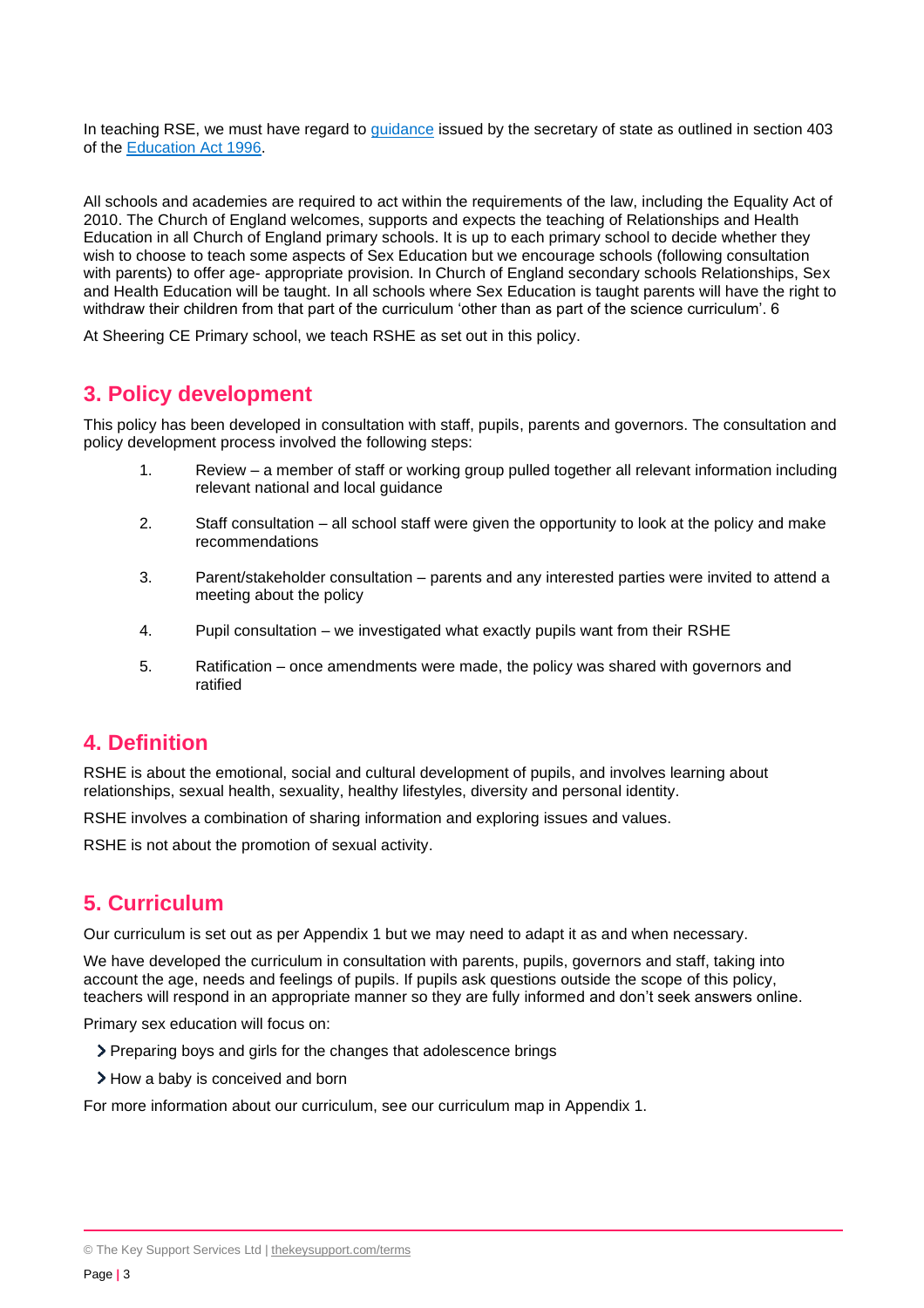# <span id="page-3-0"></span>**6. Delivery of RSHE**

RSHE is taught within the personal, social, health and economic (PSHE) education curriculum. Biological aspects of RSHE are taught within the science curriculum, and other aspects are included in religious education (RE).

At Sheering school, all teaching in RSHE will take place in a safe learning environment and be underpinned by our school ethos and values. A variety of opportunities will be provided for all pupils to ask questions to further their understanding and to find out more about what affects them personally.

The Goodness and Mercy curriculum focuses on healthy relationships and keeping children safe in the modern world. It also covers a wide range of topics relating to physical and mental health, wellbeing, safeguarding, healthy relationships and how this is all connected to the teachings of the Bible. Learning about the emotional, social and physical aspects of growing up, it will give our children the information, skills and positive values to have safe, fulfilling relationships and will help them take responsibility for their own wellbeing. All of the sessions will be age-appropriate and meet the needs of all pupils in the class.

Relationships education focuses on teaching the fundamental building blocks and characteristics of positive relationships including:

- Families and people who care for me
- Caring friendships
- > Respectful relationships
- > Online relationships
- > Being safe

For more information about our RSHE curriculum, see Appendix 1.

These areas of learning are taught within the context of family life taking care to ensure that there is no stigmatisation of children based on their home circumstances (families can include single parent families, LGBT parents, families headed by grandparents, adoptive parents, foster parents/carers amongst other structures) along with reflecting sensitively that some children may have a different structure of support around them (for example: looked after children or young carers).

# <span id="page-3-1"></span>**7. Roles and responsibilities**

#### **7.1 The governing board**

The governing board will approve the RSHE policy and hold the headteacher to account for its implementation.

#### **7.2 The headteacher**

The headteacher is responsible for ensuring that RSHE is taught consistently across the school, and for managing requests to withdraw pupils from non-statutory/non-science components of RSHE (see section 8).

#### **7.3 Staff**

Staff are responsible for:

- Delivering RSHE in a sensitive way
- Modelling positive attitudes to RSHE
- Monitoring progress

<sup>©</sup> The Key Support Services Ltd | [thekeysupport.com/terms](https://thekeysupport.com/terms-of-use)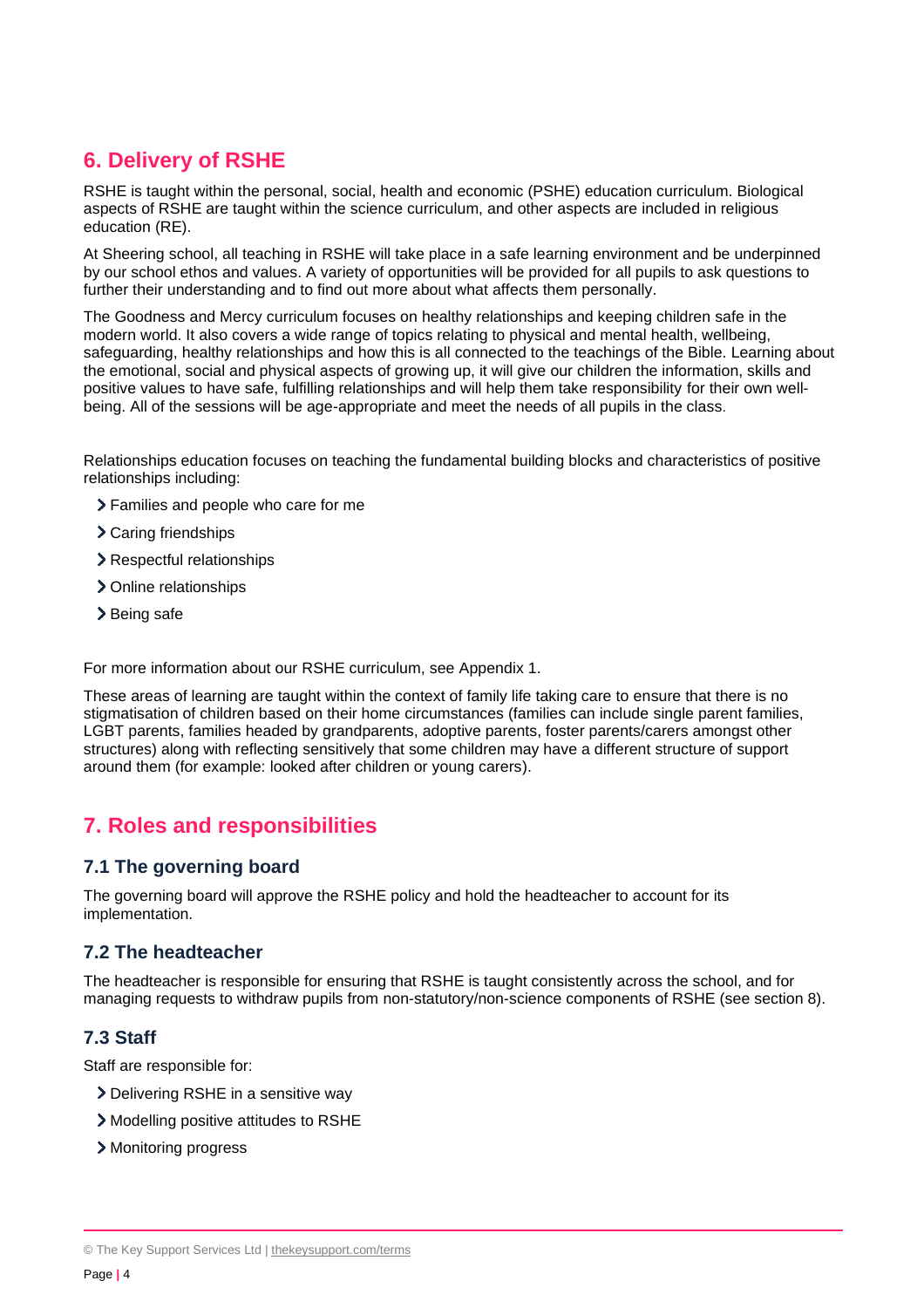- Responding to the needs of individual pupils
- Responding appropriately to pupils whose parents wish them to be withdrawn from the non-statutory/nonscience components of RSHE

Staff do not have the right to opt out of teaching RSHE. Staff who have concerns about teaching RSHE are encouraged to discuss this with the headteacher.

RSHE will be taught by the Year 5/6 teacher at the time.

#### **7.4 Pupils**

Pupils are expected to engage fully in RSHE and, when discussing issues related to RSHE, treat others with respect and sensitivity.

## <span id="page-4-0"></span>**8. Parents' right to withdraw**

Parents have the right to withdraw their children from the non-statutory/non-science components of sex education within RSHE.

Requests for withdrawal should be put in writing using the form found in Appendix 3 of this policy and addressed to the headteacher.

Alternative work will be given to pupils who are withdrawn from sex education.

## <span id="page-4-1"></span>**9. Training**

Staff are trained on the delivery of RSHE as part of their induction and it is included in our continuing professional development calendar.

The headteacher will also invite visitors from outside the school, such as school nurses or sexual health professionals, to provide support and training to staff teaching RSHE.

### <span id="page-4-2"></span>**10. Monitoring arrangements**

The delivery of RSHE is monitored by Pamela Gaines through:

- Lesson observations
- Learning works
- Work scrutiny
- Pupil voice

Pupils' development in RSHE is monitored by class teachers as part of our internal assessment systems.

This policy will be reviewed by staff and governors. At every review, the policy will be approved by the governing body.

#### **Equal Opportunities**

All pupils (regardless of gender, cultural background, class, disability and ability) will have the opportunity to achieve the highest possible achievements without making impossible demands on them.

All children will be encouraged to value their own and other people's contributions.

<sup>©</sup> The Key Support Services Ltd | [thekeysupport.com/terms](https://thekeysupport.com/terms-of-use)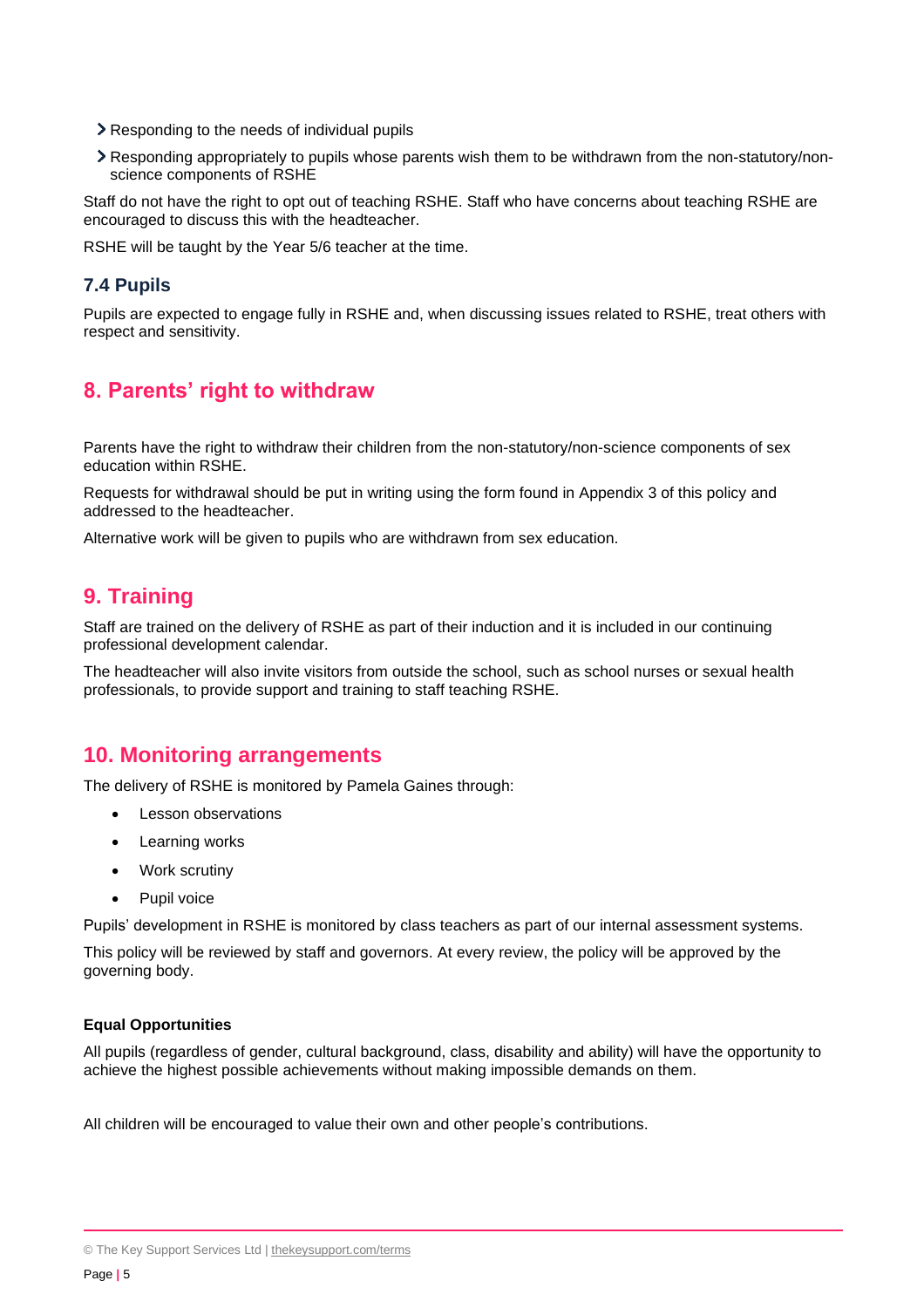

| <b>Strand</b>                                      | <b>KS1 outcomes</b>                                                                                                                                                                                                                                                                                                                                                | <b>KS2 outcomes</b>                                                                                                                                                                                                                                                                                                                                                                                                                                                                                                                                                      |
|----------------------------------------------------|--------------------------------------------------------------------------------------------------------------------------------------------------------------------------------------------------------------------------------------------------------------------------------------------------------------------------------------------------------------------|--------------------------------------------------------------------------------------------------------------------------------------------------------------------------------------------------------------------------------------------------------------------------------------------------------------------------------------------------------------------------------------------------------------------------------------------------------------------------------------------------------------------------------------------------------------------------|
| Sleep, rest and hygiene                            | • Pupils can describe how to look after themselves.<br>Pupils can show someone how people can clean their<br>teeth and talk about how people can help themselves to<br>have good sleep (Science)                                                                                                                                                                   | Pupils can explain why it is important to look after themselves.<br>• Pupils can demonstrate how to look after their teeth and their skin in the sun; can<br>explain why this is important and what happens if people do not do this.<br>Pupils can talk about how to practise personal hygiene and can explain why it can<br>be anti-social not to do so.<br>• Pupils can explain why good sleep and rest are important and what the effects of<br>not getting enough sleep can be.                                                                                     |
| <b>Healthy eating</b>                              | Pupils can identify and list many healthy and less healthy<br>foods.                                                                                                                                                                                                                                                                                               | Pupils can plan a healthy diet and describe the dangers of an unhealthy one.<br>$\bullet$                                                                                                                                                                                                                                                                                                                                                                                                                                                                                |
| <b>Spiritual practices</b>                         | Pupils will have observed/experienced/participated in<br>$\bullet$<br>some calming spiritual time.                                                                                                                                                                                                                                                                 | Pupils can explain why having some sort of spiritual practice may improve<br>physical, emotional and mental health.                                                                                                                                                                                                                                                                                                                                                                                                                                                      |
| <b>Exercise</b>                                    | Pupils can name and talk about different kinds of exercise.<br>$\bullet$                                                                                                                                                                                                                                                                                           | Pupils can describe different kinds of exercise, the impact on people's bodies and<br>explain why exercise is good for your health.                                                                                                                                                                                                                                                                                                                                                                                                                                      |
| Mental health, wellbeing<br>and emotional literacy | • Pupils can talk about their emotions, (such as when they<br>are happy, sad, angry or afraid) and understand when<br>those emotions are helpful.<br>• Pupils can talk about how taking exercise, eating healthily,<br>spending time outdoors and praying or meditating can be<br>good for their feelings                                                          | Pupils can talk about how people can express their emotions such as anger and<br>fear. Pupils can explain why feelings can affect the way people behave. Pupils<br>can describe strategies to manage feelings so that they do not have a negative<br>impact on others.<br>Pupils can understand that keeping healthy physically and spiritually will help their<br>mental health. Pupils can identify some of the worries and concerns that people<br>might feel moving to a new school. Pupils can identify ways in which someone can<br>positively manage such a move. |
| Screen time and screen-<br>safety                  | . Pupils can list some of the ways that screens improve their<br>lives.<br>• Pupils can list some rules about the limits for using screens<br>that can keep people healthy.<br>. Pupils can identify how people use 'masks' online to be<br>nasty and who to ask for help.<br>. Pupils can list what information should or should not be<br>shared. (Safeguarding) | • Pupils can explain how to make wise choices online and why limiting screen time<br>is a good idea.<br>• Pupils can show understanding of the different ways that people use the internet<br>for bad purposes and outline how to avoid harm.                                                                                                                                                                                                                                                                                                                            |
| Alcohol, smoking and<br>drugs                      | n/a                                                                                                                                                                                                                                                                                                                                                                | Pupils can explain the facts and laws surrounding the use of alcohol, smoking and<br>drugs. (Citizenship)<br>• Pupils show understanding of the risks and effects of legal drugs common to                                                                                                                                                                                                                                                                                                                                                                               |

© The Key Support Services Ltd | For terms of use, visit [thekeysupport.com/terms](https://thekeysupport.com/terms-of-use)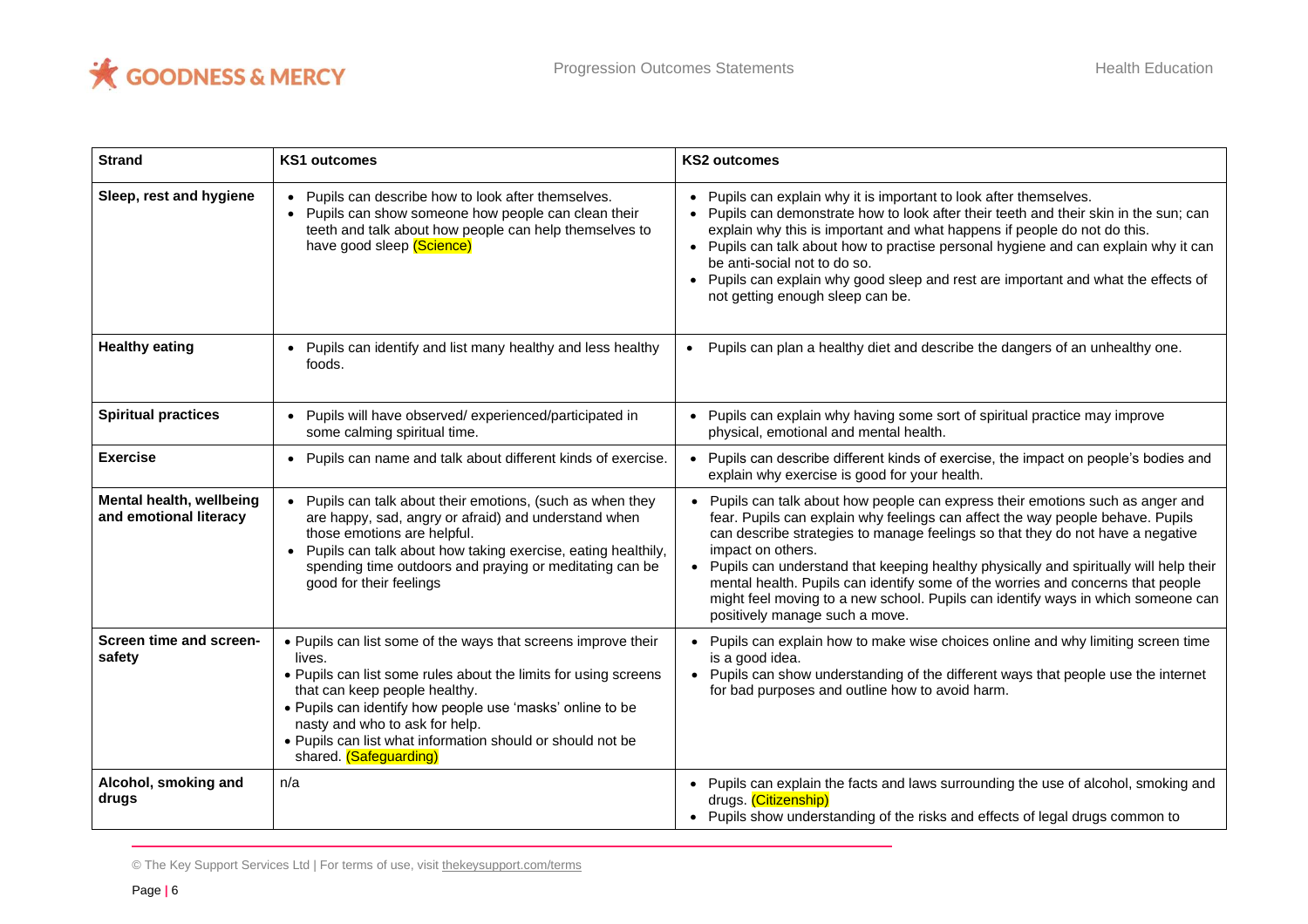|                                                                            |                                                                                                                                                                                                                                                                                                                                                                                  | everyday life (e.g. cigarettes, e-cigarettes/ vaping, alcohol and medicines) and<br>their impact on health; can recognise that drug use can become a habit which can<br>be difficult to break.<br>• Pupils can talk about why people choose to use or not use drugs (including<br>nicotine, alcohol and medicines).<br>• Pupils can talk about the organisations that can support people around alcohol,<br>tobacco or other drug use; know people they can talk to if they have concerns. |
|----------------------------------------------------------------------------|----------------------------------------------------------------------------------------------------------------------------------------------------------------------------------------------------------------------------------------------------------------------------------------------------------------------------------------------------------------------------------|--------------------------------------------------------------------------------------------------------------------------------------------------------------------------------------------------------------------------------------------------------------------------------------------------------------------------------------------------------------------------------------------------------------------------------------------------------------------------------------------|
| <b>First Aid</b>                                                           | • Pupils can talk about what to do if there is an<br>accident and someone is hurt, how to get help in an<br>emergency (how to dial 999 and what to say).                                                                                                                                                                                                                         | Pupils can explain how to make an emergency call and demonstrate how<br>to apply basic First Aid (e.g. dealing with common injuries including head<br>injuries).                                                                                                                                                                                                                                                                                                                           |
| <b>Puberty</b>                                                             | n/a                                                                                                                                                                                                                                                                                                                                                                              | • Pupils can talk about puberty and how it affects girls and boys, particularly<br>the emotional and physical changes including menstruation; about key<br>facts about the menstrual cycle, menstrual wellbeing and wet dreams.<br>(Science)<br>• Pupils can identify the external genitalia and internal reproductive organs<br>in males and females and explain how the process of puberty relates to<br>human reproduction. (Science)                                                   |
| Key theology for<br><b>Church of England /</b><br><b>Methodist schools</b> | • Pupils will be able to show an understanding of key<br>Christian teachings about how they are of great<br>value and worth: "You are fearfully and wonderfully<br>made" (Psalm 139) and "God saw that it was very<br>good" (Genesis 1).<br>Pupils can make a link between these teachings and<br>how people can regard, celebrate and protect their<br>bodies, minds and souls. | • Pupils will be able to explain the Christian belief about how humans are<br>made in the image of God (Genesis 1:27); how it may be interpreted and<br>lived out in people's regard for themselves and enjoyment of living in their<br>bodies.<br>Pupils will be able to explain the Christian concept of stewardship: that<br>humans have been given a gift that they should take care of and how that<br>might affect the way that Christians look after their own bodies and minds.    |

**Appendix 1**

<span id="page-6-0"></span><sup>©</sup> The Key Support Services Ltd | [thekeysupport.com/terms](https://thekeysupport.com/terms-of-use)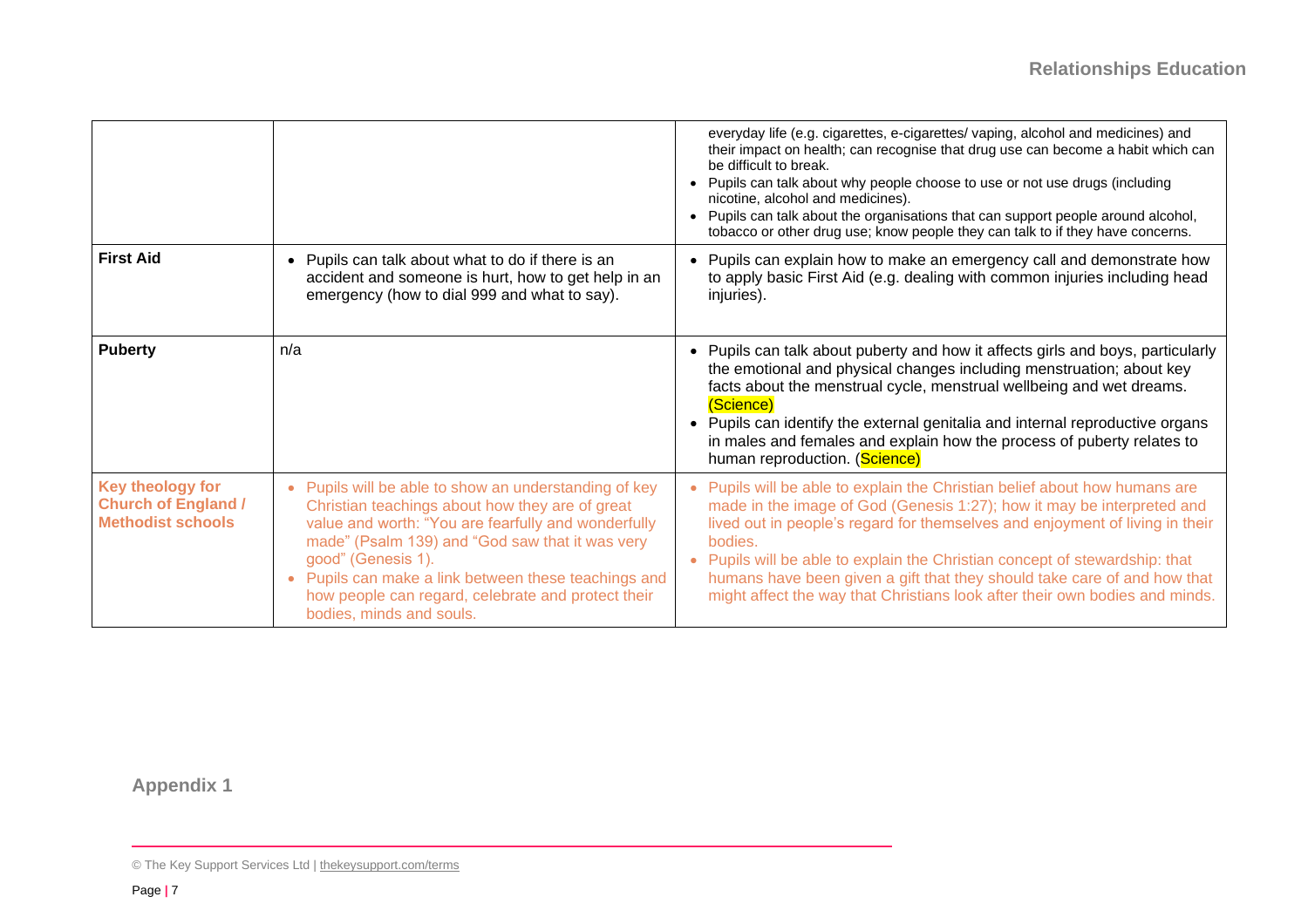| <b>Strand</b>                               | <b>Key Stage 1</b>                                                                                                                                                                                                                                                                                                                                                                                                                                                                                                     | <b>Key Stage 2</b>                                                                                                                                                                                                                                                                                                                                                                                                                                                                                                                                                                                                                                                                                                                                                                                                                                                                                                                                |
|---------------------------------------------|------------------------------------------------------------------------------------------------------------------------------------------------------------------------------------------------------------------------------------------------------------------------------------------------------------------------------------------------------------------------------------------------------------------------------------------------------------------------------------------------------------------------|---------------------------------------------------------------------------------------------------------------------------------------------------------------------------------------------------------------------------------------------------------------------------------------------------------------------------------------------------------------------------------------------------------------------------------------------------------------------------------------------------------------------------------------------------------------------------------------------------------------------------------------------------------------------------------------------------------------------------------------------------------------------------------------------------------------------------------------------------------------------------------------------------------------------------------------------------|
| Family                                      | • Pupils can talk about the people who care for<br>them and give them love, and the things that they<br>do to share that care.<br>• Pupils can talk about the ways that they might<br>show that they enjoy being in their families.<br>• Pupils can show that they understand that<br>different people have different kinds of families.<br>• Pupils can talk about what is the same across all<br>families.<br>• Pupils can tell you who they might go to for help if<br>they feel unsafe or unhappy in their family. | • Pupils can explain that caring relationships are a key feature of positive<br>family life and can describe the different ways in which people care for one<br>another.<br>• Pupils can discuss and evaluate the different ways that they can show<br>appreciation to those who care for them.<br>• Pupils can explain why it is important to recognise and give respect, that<br>there are different types of family structure (including single parents, same-<br>sex parents, step-parents, blended families, foster parents, multi-generational<br>families).<br>• Pupils can demonstrate that they recognise shared characteristics of healthy<br>family life, (commitment, care, spending time together, being there for each<br>other in times of difficulty etc).<br>• Pupils can explain how to recognise if family relationships are making them<br>feel unhappy or unsafe, and can show that they know how to seek help or<br>advice. |
| Friendship                                  | • Pupils can describe what a good friend is like.<br>• Pupils can talk about how someone can show<br>kindness to someone who is a friend in a way that<br>they will like.<br>• Pupils can describe how to recognise if someone<br>is lonely; can talk about ways in which people can<br>show kindness to someone who is not their friend<br>and try to include them in a game or activity.<br>• Pupils can talk about what you can do if you fall<br>out with your friend.                                             | • Pupils can describe what makes a good friendship, including trust, truth,<br>respect, loyalty, kindness, generosity and shared interests. They can explain<br>why it is important to welcome people who others might leave out and to<br>make efforts to understand and enjoy people who are different to them.<br>Pupils can talk about the ways in which friends can cope when there are<br>fallings-out and can describe how someone can make peace again and not<br>resort to violence.<br>• Pupils can give examples of how someone can think carefully of the needs<br>and preferences of the other person in their friendship or family and how they<br>might make them happy and listen to their choices.<br>• Pupils can describe what it means to have high expectations in friendships<br>and family, and list some of the behaviours that should never be acceptable.                                                               |
| <b>Relationships and</b><br><b>Marriage</b> | n/a                                                                                                                                                                                                                                                                                                                                                                                                                                                                                                                    | • Pupils can explain that marriage is a formal and legal commitment which is<br>intended to be lifelong.<br>• Pupils will be able to give examples of positive long-term relationships that<br>bring joy and meaning to those involved.<br>• Pupils can explain the benefits of strong life-long relationships: they are good<br>for people, through relationships people have fun, they learn who they are,<br>how to be less selfish, how to think of others and learn about forgiveness.<br>• Pupils can explain the significance of special ceremonies and rituals of                                                                                                                                                                                                                                                                                                                                                                         |

© The Key Support Services Ltd | [thekeysupport.com/terms](https://thekeysupport.com/terms-of-use)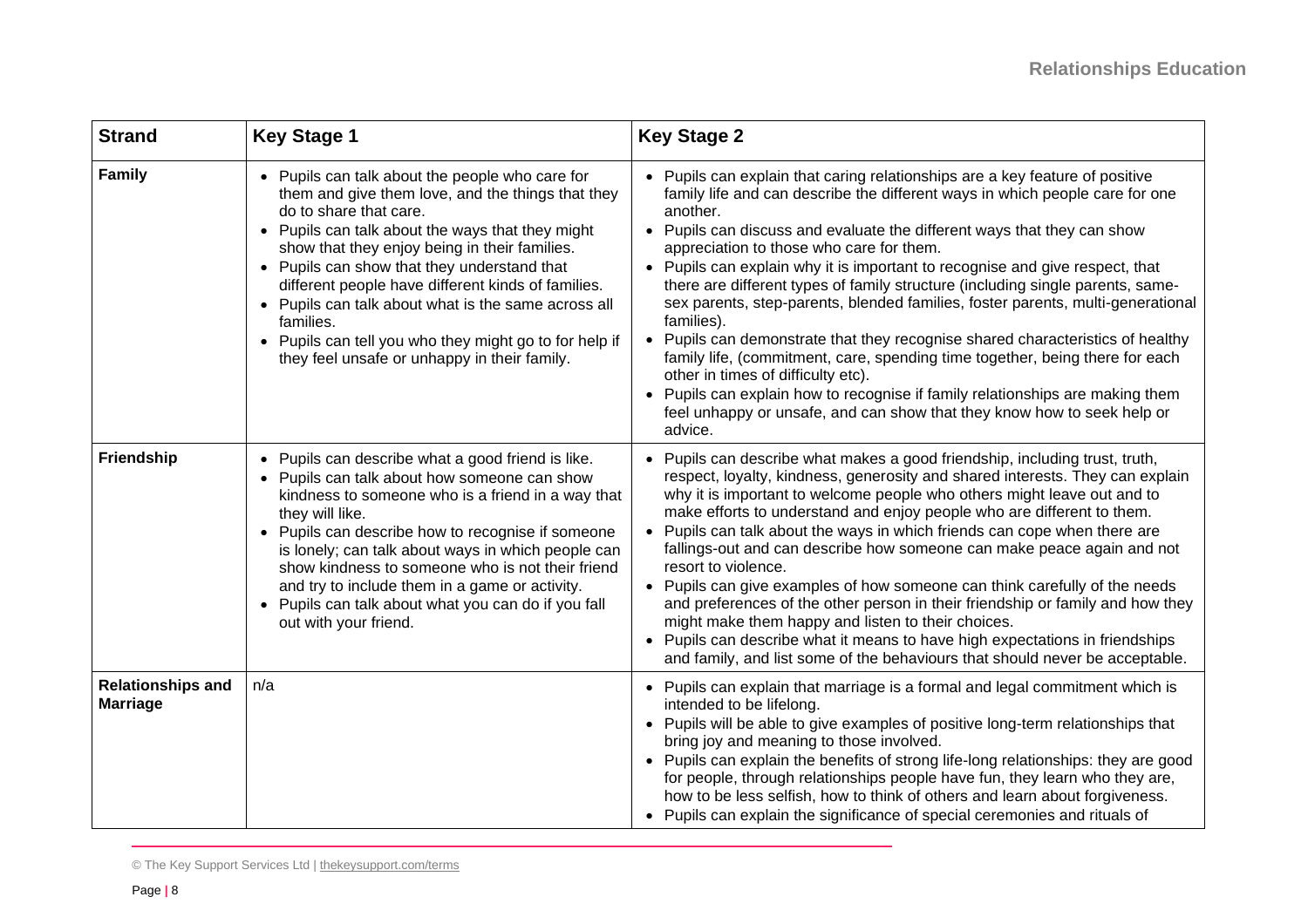|                                  |                                                                                                                                                                                                                                                                                                                                                                                                                                                                                                                                                                                                                               | promises that mark marriage (in the Christian tradition and at least one other<br>faith tradition or worldview). (RE)                                                                                                                                                                                                                                                                                                                                                                                                                                                                                                                                                                                                                                                                      |
|----------------------------------|-------------------------------------------------------------------------------------------------------------------------------------------------------------------------------------------------------------------------------------------------------------------------------------------------------------------------------------------------------------------------------------------------------------------------------------------------------------------------------------------------------------------------------------------------------------------------------------------------------------------------------|--------------------------------------------------------------------------------------------------------------------------------------------------------------------------------------------------------------------------------------------------------------------------------------------------------------------------------------------------------------------------------------------------------------------------------------------------------------------------------------------------------------------------------------------------------------------------------------------------------------------------------------------------------------------------------------------------------------------------------------------------------------------------------------------|
| Anti-bullying                    | • Pupils can describe what bullying is, the different<br>kinds of bullying and why it is hurtful.<br>• Pupils can talk about where to go for help if they<br>are bullied.<br>• Pupils can talk about why it is good to be kind to<br>people.<br>• Pupils can talk about how you might support<br>someone who has been hurt because someone<br>has been unkind to them.                                                                                                                                                                                                                                                        | • Pupils can show understanding about the different types of bullying that<br>people can encounter.<br>• Pupils can describe how to be safe on the internet and how to avoid<br>cyberbullies and cyberbullying.<br>• Pupils can explain what stereotyping is and how bullying can be damaging for<br>someone.<br>• Pupils can explain how people can keep themselves safe and ask for help<br>when bullied.<br>• Pupils can describe how not to be a bystander when someone else is bullied.<br>• Pupils can explain how to report bullying and support someone who has<br>suffered unkindness.                                                                                                                                                                                            |
| <b>Making good</b><br>boundaries | • Pupils can talk about how their bodies belong to<br>them, are incredibly special and should be<br>protected.<br>• Pupils can identify what is safe and unsafe<br>touching.<br>• Pupils can describe why it is wrong to keep bad<br>secrets and that people should not ask us to do<br>that.<br>• Pupils will be able to explain how someone can<br>tell a trusted adult if they feel unsafe.                                                                                                                                                                                                                                | • Pupils can explain what right and wrong touching is and can show an<br>understanding of what is appropriate behaviour in private and in public.<br>• Pupils can explain what a bad secret is like and how to get help.                                                                                                                                                                                                                                                                                                                                                                                                                                                                                                                                                                   |
| <b>Parenting</b>                 | n/a                                                                                                                                                                                                                                                                                                                                                                                                                                                                                                                                                                                                                           | n/a                                                                                                                                                                                                                                                                                                                                                                                                                                                                                                                                                                                                                                                                                                                                                                                        |
| <b>Key theology</b>              | Pupils can explain that most Christians believe<br>$\bullet$<br>that God loves people, that God has always loved<br>them as an individual and always will.<br>Pupils can talk about why other people are special<br>$\bullet$<br>(and how Christians believe that they are created<br>and loved by God).<br>Pupils can talk about what the Christian belief in<br>$\bullet$<br>creation means for how people should value and<br>protect themselves and treat other people.<br>Pupils can give examples of people doing things<br>$\bullet$<br>that hurt others. They can talk about how humans<br>often let themselves down. | • Pupils can explain Christian (and other faiths') beliefs in an eternal Love, that<br>cannot be broken, that pre-existed the world and carries on after death.<br>• Pupils can link this to the Christian idea of the Trinity and explain what<br>difference it will make to Christians' lives if they believe they have a<br>relationship with this God of eternal love.<br>• Pupils can explain that Christians believe in the sacredness and worth of<br>every person and can describe how that might affect how Christians regard<br>and protect themselves and others.<br>• Pupils can explain the Christian belief in the Fall and talk about how all<br>people can make mistakes and treat others badly.<br>• Pupils can explore the consequences of bad behaviour and explain the |

© The Key Support Services Ltd | [thekeysupport.com/terms](https://thekeysupport.com/terms-of-use)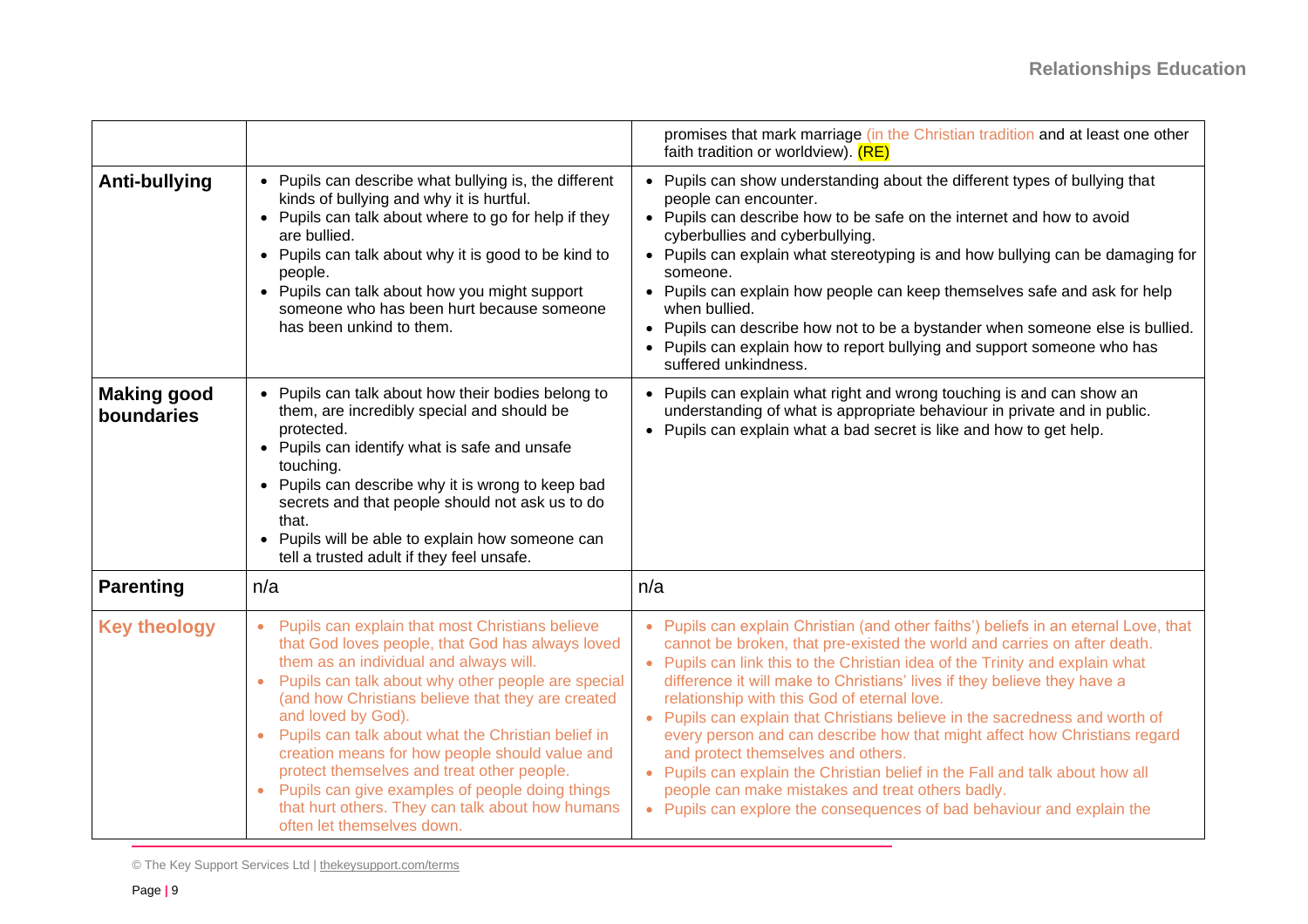| Christian ideas about repentance, forgiveness reconciliation and peace.<br>They can describe simply what the word<br>• Pupils can explain what faithfulness and commitment means to family,<br>forgiveness means and talk about fresh starts.<br>friends, relationships and members of their community. They can explain why<br>Pupils can talk about why it is good to keep<br>faithfulness is important for building security, trust and happiness, and what<br>friends and the importance of sticking by people<br>behaviours might endanger faithfulness.<br>and supporting them unless they really hurt us. |
|------------------------------------------------------------------------------------------------------------------------------------------------------------------------------------------------------------------------------------------------------------------------------------------------------------------------------------------------------------------------------------------------------------------------------------------------------------------------------------------------------------------------------------------------------------------------------------------------------------------|
|------------------------------------------------------------------------------------------------------------------------------------------------------------------------------------------------------------------------------------------------------------------------------------------------------------------------------------------------------------------------------------------------------------------------------------------------------------------------------------------------------------------------------------------------------------------------------------------------------------------|

<sup>©</sup> The Key Support Services Ltd | [thekeysupport.com/terms](https://thekeysupport.com/terms-of-use)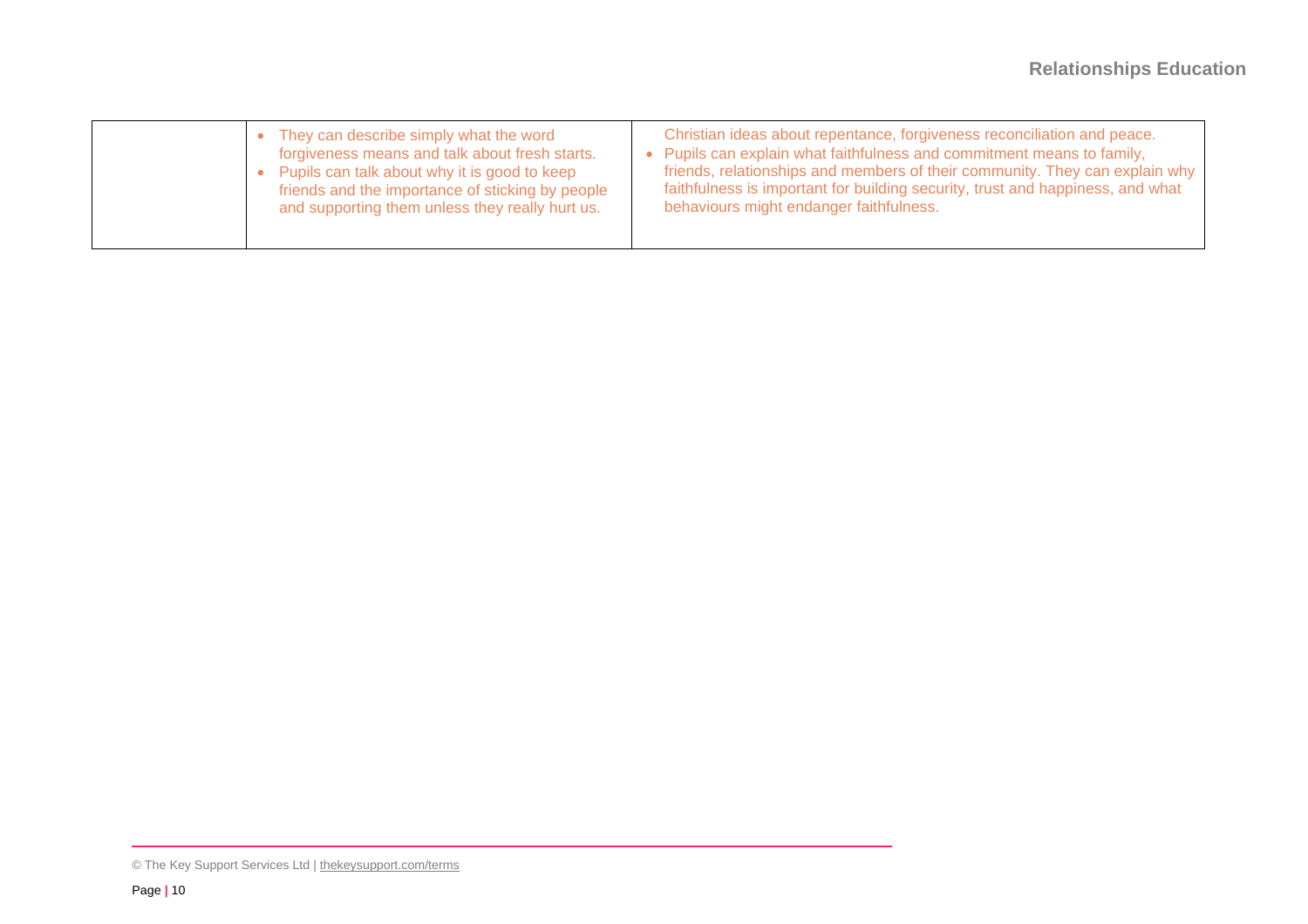

#### Progression Outcomes Statements **Sex Education** Sex Education

| <b>Topic</b>                                        | <b>Key Stage 2 outcomes</b>                                                                                                                                                                                                                                                                                                                                                                                                                                                                                                                                                                                                                                                                                                                                                                                                                                                                                                                                                                                                                                                        |
|-----------------------------------------------------|------------------------------------------------------------------------------------------------------------------------------------------------------------------------------------------------------------------------------------------------------------------------------------------------------------------------------------------------------------------------------------------------------------------------------------------------------------------------------------------------------------------------------------------------------------------------------------------------------------------------------------------------------------------------------------------------------------------------------------------------------------------------------------------------------------------------------------------------------------------------------------------------------------------------------------------------------------------------------------------------------------------------------------------------------------------------------------|
| Status:                                             | NON-MANDATORY                                                                                                                                                                                                                                                                                                                                                                                                                                                                                                                                                                                                                                                                                                                                                                                                                                                                                                                                                                                                                                                                      |
| The right to withdraw                               | At Key Stage 1 there is no sex education.                                                                                                                                                                                                                                                                                                                                                                                                                                                                                                                                                                                                                                                                                                                                                                                                                                                                                                                                                                                                                                          |
|                                                     | At Key Stage 2 each school will decide for themselves whether they think it is appropriate to teach any elements of sex education<br>in their context.                                                                                                                                                                                                                                                                                                                                                                                                                                                                                                                                                                                                                                                                                                                                                                                                                                                                                                                             |
|                                                     | Parents have the right to withdraw their child.                                                                                                                                                                                                                                                                                                                                                                                                                                                                                                                                                                                                                                                                                                                                                                                                                                                                                                                                                                                                                                    |
| <b>Sexual intercourse</b>                           | • Pupils can describe, using accurate vocabulary, what happens between a man and woman that has the possibility of resulting<br>in a baby.<br>• Pupils can suggest how close intimate relationships might affect people physically, emotionally and spiritually.<br>. Pupils can discuss how people choose to have babies and can suggest criteria for when it might be a sensible time.<br>• Pupils can explain why some people argue that the best time for such closeness is within a long-term, faithful and committed<br>relationships such as marriage.<br>Pupils can talk about how some people don't choose this option and prefer to not have sexual intercourse with anyone and                                                                                                                                                                                                                                                                                                                                                                                          |
|                                                     | that this is another positive choice.                                                                                                                                                                                                                                                                                                                                                                                                                                                                                                                                                                                                                                                                                                                                                                                                                                                                                                                                                                                                                                              |
| Sex and the Law                                     | • Pupils can show that they know that in the UK it is unlawful to have sex until you are 16. (Law, British Values, Citizenship)                                                                                                                                                                                                                                                                                                                                                                                                                                                                                                                                                                                                                                                                                                                                                                                                                                                                                                                                                    |
| <b>Gestation, pregnancy</b><br>birth and parenthood | • Pupils can explain what happens at conception and are able to explain the journey from pregnancy to birth. (Science)<br>• Pupils can talk about why having a baby is wonderful but a huge responsibility.                                                                                                                                                                                                                                                                                                                                                                                                                                                                                                                                                                                                                                                                                                                                                                                                                                                                        |
| <b>Key theology</b>                                 | • Pupils can explain that most Christians believe that God loves all people with a love that is stronger and purer than the love of<br>a husband, wife or partner; that Christians believe (as do people of other faiths) that love never dies or fails.<br>• Pupils can explain that most Christians believe that humans are beautifully created; can explain that this means in a one-to-<br>one relationship a person can practice enjoying the wonderful creation of another human and get to carefully observe and<br>celebrate another person over time.<br>• Pupils can explain that Christians believe that humans are fallen – they can make mistakes and hurt people on purpose or<br>unintentionally.<br>• Pupils can explain how the Christian idea of forgiveness can help to keep intimate relationships going over time.<br>• Pupils can explain why the Christian belief in the faithfulness of God is a model for human relationships and why the quality of<br>faithfulness may help keep marriages and other long-term committed relationships going over time. |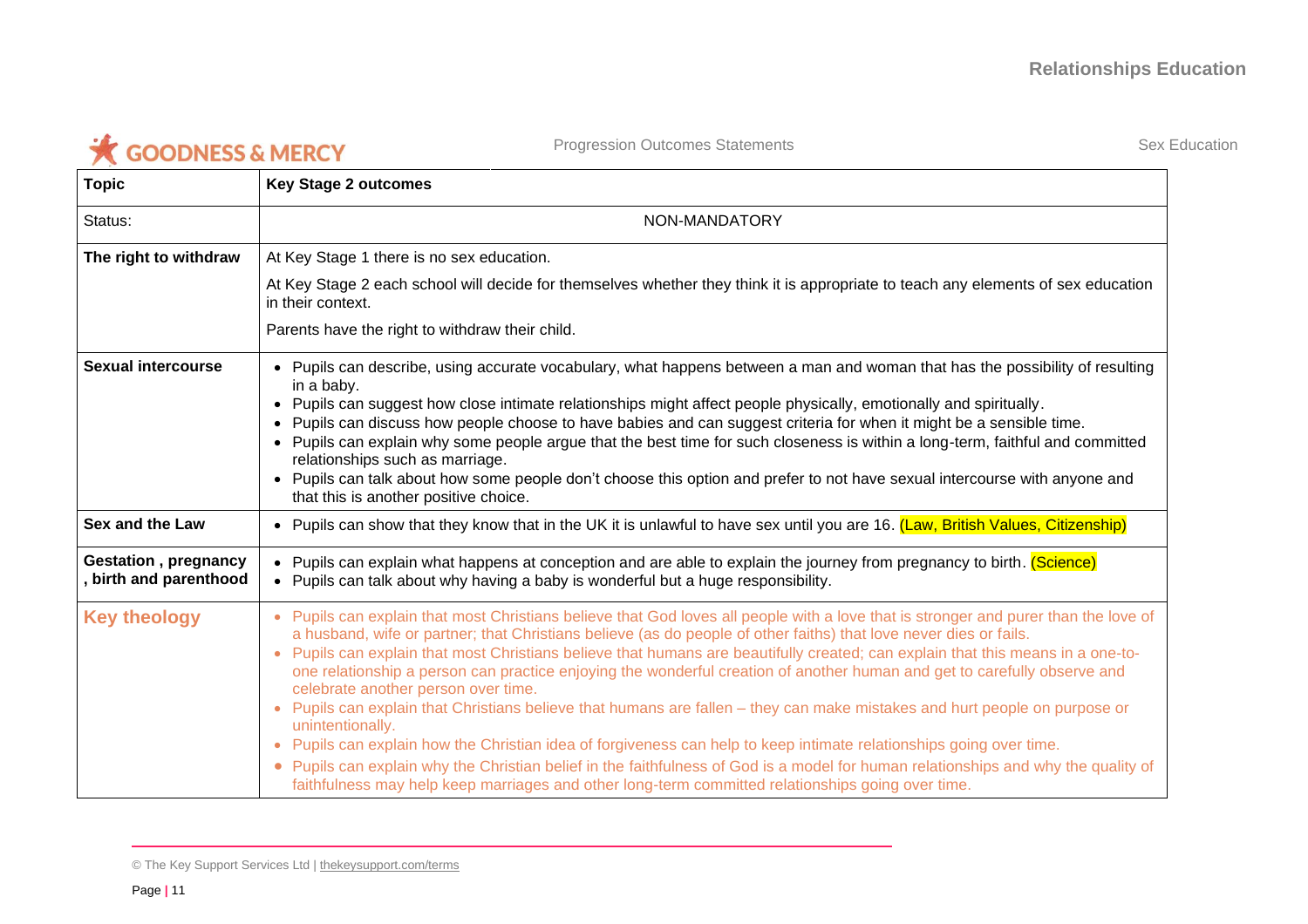**Relationships Education**

<sup>©</sup> The Key Support Services Ltd | [thekeysupport.com/terms](https://thekeysupport.com/terms-of-use)